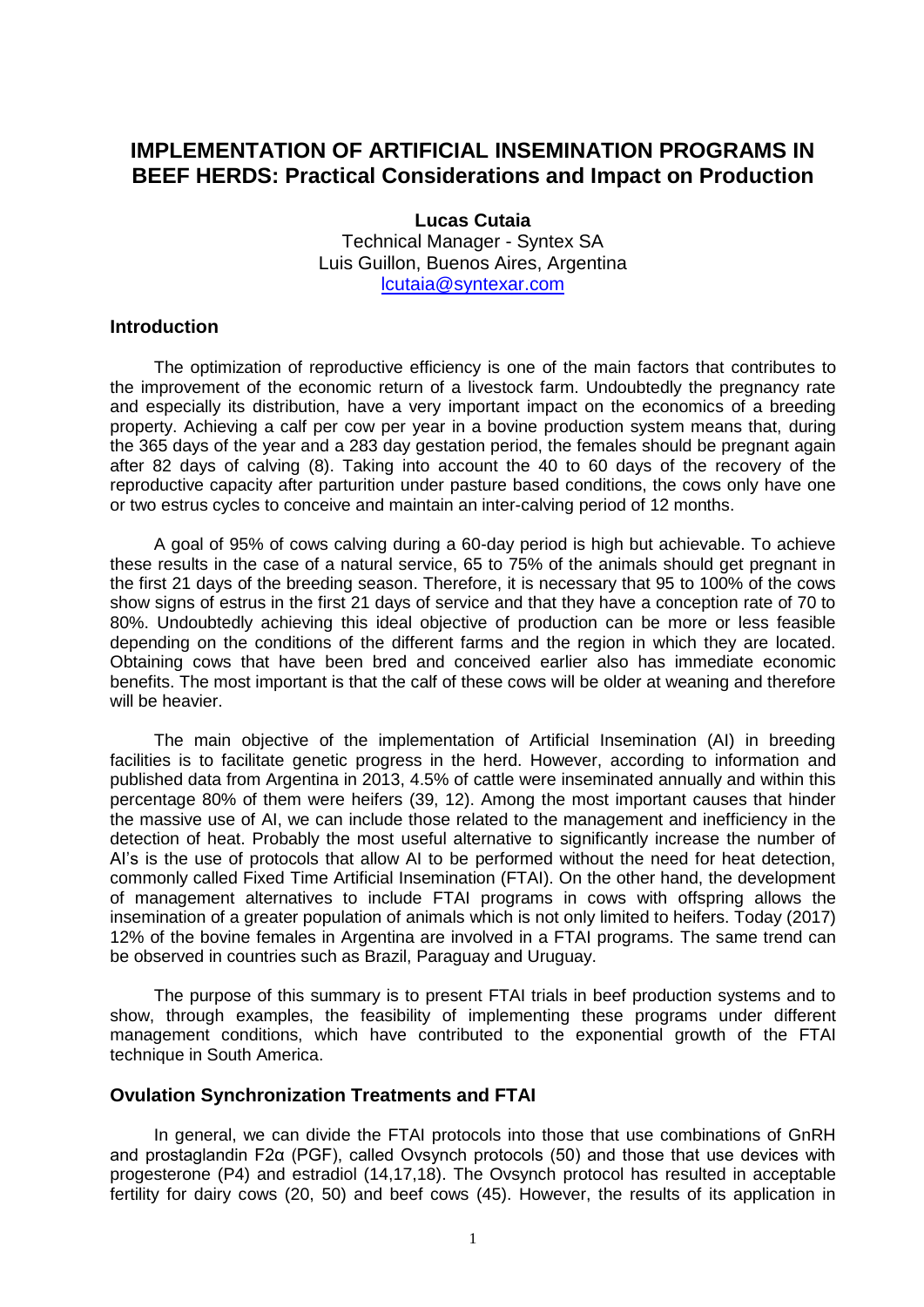breeding herds managed in extensive pasture based conditions have not been satisfactory, due to the low percentages of conception obtained in cows in anestrus (10,36). Therefore, the choice of this protocol in breeding herds will depend on the category of animals to be used and the state of cyclicity of the herd.

## **Protocols with progesterone intravaginal devices and estradiol.**

There are currently efficient devices on the market that release P4 and that are kept intravaginally for a period of 7 or 8 days (16). The treatment protocol most commonly used is the administration of 2 mg of estradiol benzoate (EB) intramuscularly (im) together with the insertion of the P4 device in what we call Day 0 of the treatment. On Day 7 or 8, the P4 device is removed and PGF is administered im. 24 hours later, 1 mg of EB is administered im. FTAI is performed between 52 and 56 h after removal of the device (29). The fundamental function of the application of estrogens at the beginning of treatment is to induce the atresia of existing follicles and thus prevent the formation of persistent follicles that negatively interfere with fertility (14,17,44). Atresia of existing follicles is followed by the onset of a new follicular wave at 4 days (47), the presence of a new follicle and a viable oocyte is ensured at the moment of removal of the P4 device (15,14). Originally, the P4 device was placed intra-vaginal along with a capsule containing 10 mg of EB, to induce luteal regression and synchronize follicular development (38,54). However, since 1996, 2 mg of EB have been used via the im route because it was shown that the EB capsule is not effective in synchronizing follicular development (12) and is less effective than PGF in inducing luteolysis. Finally, the second EB administration is fundamental to synchronize ovulation and obtain good pregnancy rates with FTAI (26,29). Data of 431.008 inseminations performed between 2003 and 2015 resulted in an average of 50.39% with a range of 10% to 82%. The factors that most affected the pregnancy were the body condition (BCS) of the inseminated herd and whether the cows were cyclic or in anestrus.

We recently conducted an analysis of our database (no published data) in a large number of FTAI's and observed that no large differences were found in the pregnancy percentages (Figure 1) obtained in different categories of animals. This shows that the protocols have been developed that ensures constant results in each of the different categories of animal in the herd



**Figure 1. Pregnancy rates of FTAI in different categories** 

## **Use of Equine Chorionic Gonadotropin (eCG) in order to improve fertility in anestrus cows.**

Suckled beef cattle under extensive grazing conditions often have a high incidence of postpartum anestrus, which increases the calving to conception interval and, consequently, negatively affects their reproductive performance. The insertion of intravaginal progesterone devices, combined with the application of equine chorionic gonadotropin (eCG) at the time of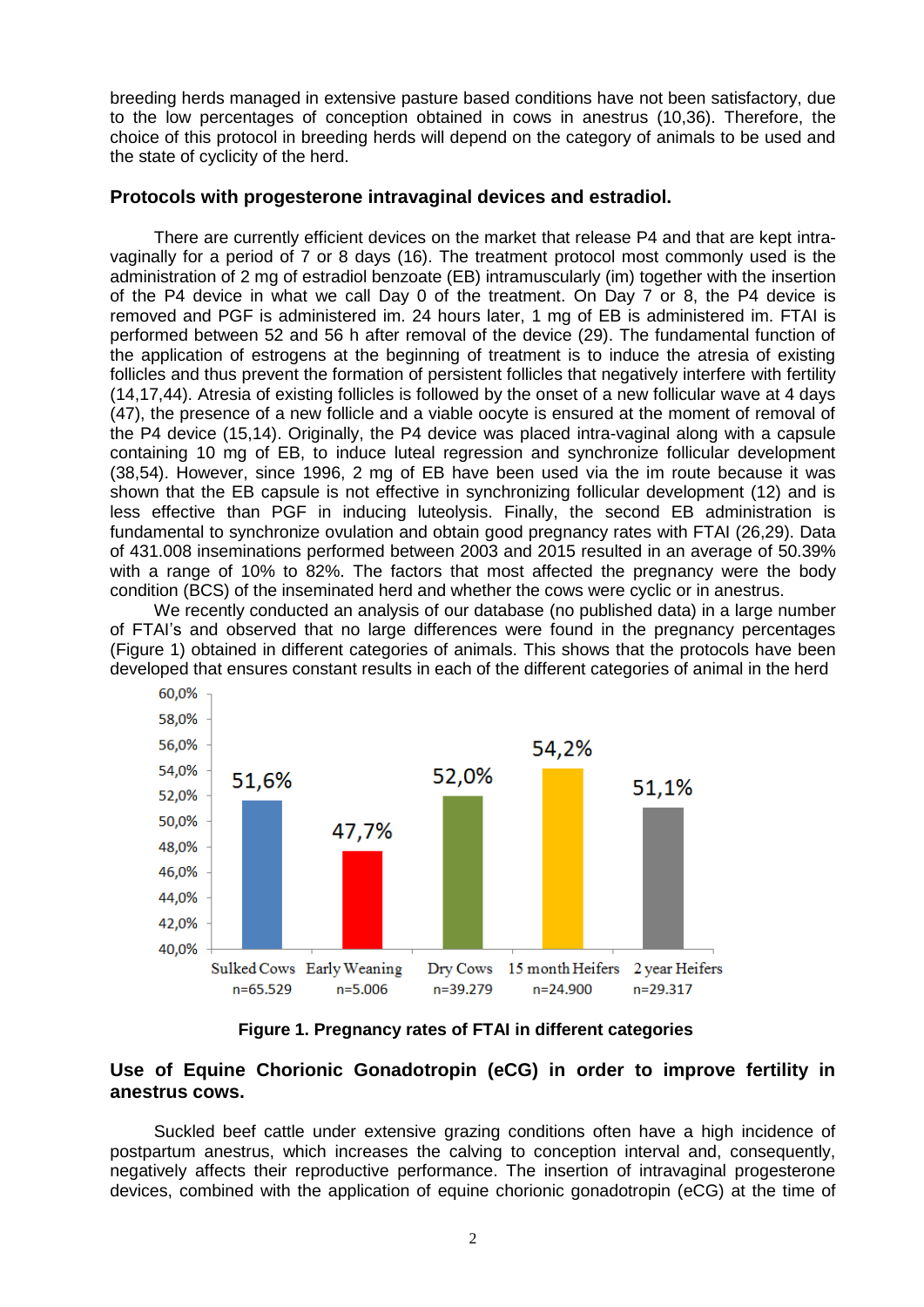device removal, has been extensively used in *Bos indicus* herds with high incidence of postpartum anestrus (reviewed in Baruselli et al. 5).

The use of 400 IU of eCG at the time of progestin device removal resulted in increased pregnancy rates in cows without a CL at the time of insertion of the progestin device (5; 23). In another study (5), eCG treatment increased plasma progesterone concentrations and pregnancy rates in suckled cows treated during postpartum anestrus. Therefore, eCG treatment may be an important tool for increasing pregnancy rates at FTAI, to reduce the postpartum period, and to improve reproductive efficiency in postpartum *Bos indicus and Bos indicus x Bos taurus* beef cows. Analysis of data collected from 9,668 FTAI done from December 2000 through December 2003 has shown that *Bos taurus and Bos indicus x Bos taurus* crossbred animals treated with progestin-devices must have a body condition score (BCS) higher than 2.5 (scale 1 to 5) and ideally ≥3 to achieve pregnancy rates of 50% or higher (11). Conversely, the addition of eCG allowed for pregnancy rates close to 50% in cows with a BCS of 2 (11). It is very important to note that these results have been achieved only when cows were gaining body condition during the breeding season. If drought conditions or lack of feed prevent cattle from improving BCS during the breeding season, pregnancy rates will most probably be 35% or less, even after the administration of eCG (11;19; 23). Another analysis performed when 1,987 FTAI's where performed on Nelore cows confirmed that BCS is critical to achieve pregnancy rates and that the beneficial effect of eCG treatments was significant in cows with a BCS ≤3 (Fig. 2; 5). Since BCS is usually associated with cyclicity, it is conceivable that most cows in the lower BCS were anestrus at the time that treatments were initiated. When 485 *Bos indicus x Bos taurus* suckled cows were examined by real time ultrasonography at the time of device insertion, pregnancy rates in cows that had a corpus luteum (CL) when treatments were initiated did not differ between cows treated (56.3%) or not treated with eCG (56.5%) (11). However, eCG treatments increased pregnancy rates (eCG: 49.5% vs no eCG: 40%; P<0.05) in cows that only had follicles at the time of progestin device insertion. In yet another retrospective analysis of 2,489 FTAI's performed on suckled Nelore cows from two commercial farms in Brazil, pregnancy rates were not different between cows that were 40 to >80 d postpartum at the time of FTAI (40-49 d: 57/142, 52.8%; 50-59 d: 419/759, 55.2%; 60-69 d: 137/263, 52.1%, 70-79 d: 361/684, 56.3% and >80 d: 334/641, 52.1%, 5).





Restricted suckled or calf removal associated with progestin devices has also been used for the induction of cyclicity in *Bos indicus* cows (3). We have recently conducted two experiments to compare the effects of eCG treatment and temporary weaning (TW) on ovulation and pregnancy rates in postpartum cows. In the first experiment, 39 lactating multiparous *Bos indicus x Bos taurus* crossbred cows, 60 to 80 days postpartum with a BCS between 2 to 2.5 (scale 1 to 5) were randomly allocated to 1 of 4 treatment groups, in a 2 by 2 factorial design (Maraña *et al*. 2006). On Day 0, all cows received a DIB device (intravaginal progesterone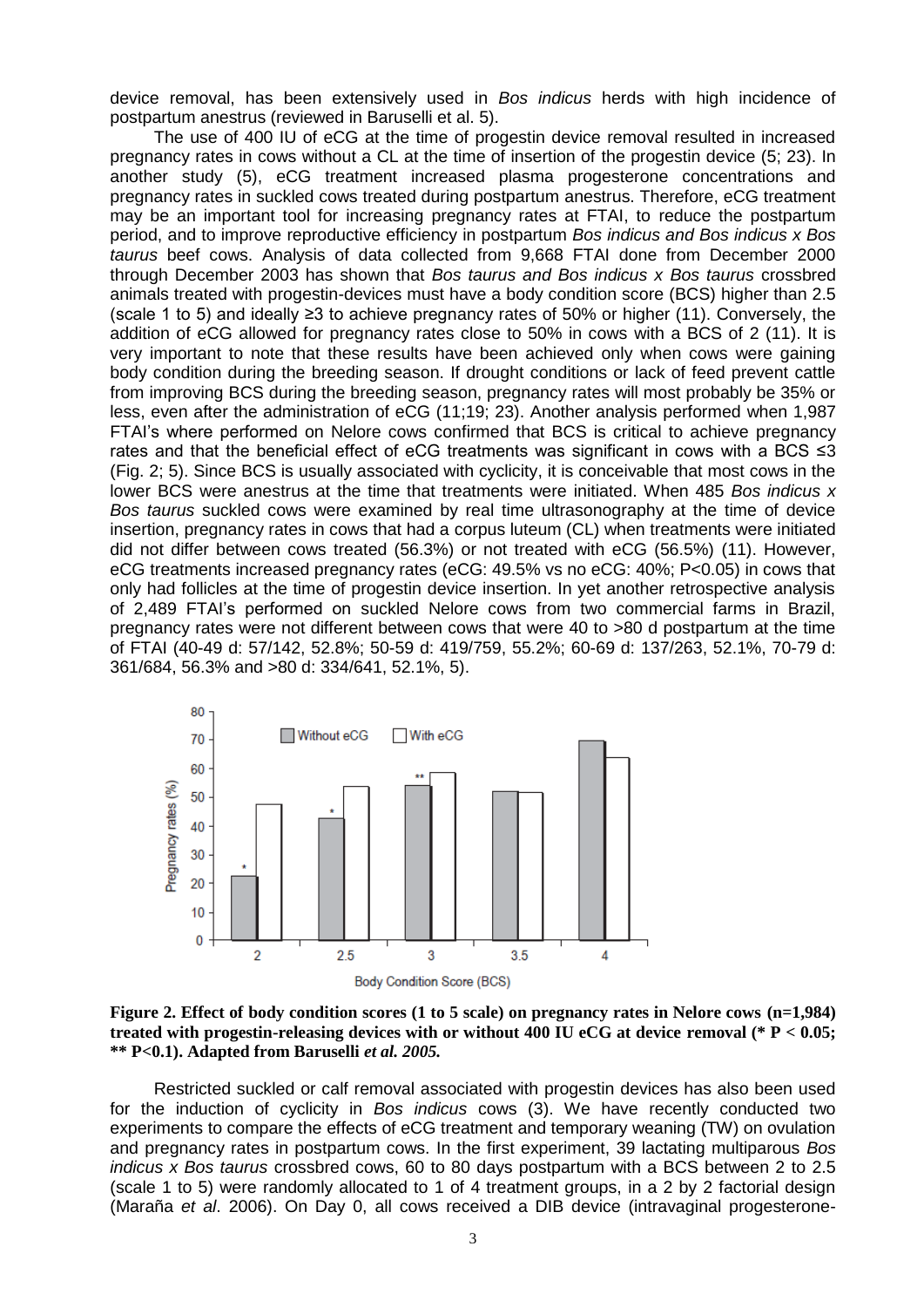releasing device with 1 g of progesterone, Syntex SA, Buenos Aires, Argentina) and 2 mg EB im (Benzoato de Estradiol, Syntex SA). On Day 8, DIB devices were removed and all cows received PGF and were randomly divided to receive 400 IU eCG im (Novormon, Syntex SA) at the same time or no further treatment. In addition, half of the cows in each treatment group had their calves weaned for 56 h from the time of DIB removal; the other half remained with their calves. All cows received 1 mg EB im on Day 9 and were examined every 8 h by ultrasonography, from the time of DIB removal until ovulation. The interval to ovulation (eCG, 72.0±1.4 h vs no eCG, 75.6±2.0 h and TW, 73.8±1.6 h vs no TW, 73.0±1.8 h) did not differ among groups (P>0.05). However, TW increased (7/10, 70.0%; P<0.05) and eCG treatment tended to increase (12/20, 60.0%; P<0.09) the proportion of cows ovulating compared to control cows (no TW or eCG treatment: 2/9, 22.2%).

Although there was no effect of eCG treatment on the size of the preovulatory follicle (eCG,  $11.1\pm0.4$  mm vs no eCG,  $10.1\pm0.6$  mm), the growth rate of the ovulatory follicle was greater (P<0.02) in cows treated with eCG  $(1.1\pm0.1 \text{ mm/d})$  than in those not treated with eCG  $(0.6\pm0.1 \text{ mm/d})$ . Conversely, the ovulatory follicle was smaller in TW cows  $(9.9\pm0.4 \text{ mm})$ , compared to those not TW  $(11.8\pm0.3$  mm; P<0.05).

The second experiment was conducted over 2 years; 769 *Bos indicus x Bos taurus*  crossbred suckled cows (year 2004, n=393 and year 2005, n=376) with a BCS of 2 to 2.5 were used (Maraña *et al*. 2006). All animals were examined by palpation per rectum at the time of initiating the treatment to determine ovarian status. Cows were randomly assigned to 4 treatment groups in a 2 by 2 factorial design (Control, eCG, TW and TW+eCG), so that cows with a CL (22.5%), follicles  $> 8$  mm (30.0%) or ovaries with small follicles ( $< 8$  mm; 47.5%) were equally represented in each group. Temporarily weaned calves were separated from their dams by approximately 1000 m, to prevent any kind of contact between cows and calves. All cows were FTAI between 52 and 56 h after DIB removal. Data were analyzed by logistic regression. There was no interactions between years and treatments or between treatments (P>0.7). The overall pregnancy rate was lower in 2005 (109/376, 29.0%; P<0.01) than in 2004 (173/393, 44.0%), due to a drought during that breeding season; but in both years eCG treatment increased pregnancy rates (eCG, 154/377, 40.8% vs no eCG, 128/392, 32.6%; P<0.01). Conversely, no differences were found between cows that were TW (141/379, 37.2%) and those that were not (141/390, 36.1%; P>0.7). It was concluded that the use of eCG but not TW improved pregnancy rates following FTAI in postpartum *Bos indicus x Bos taurus* crossbred cows in moderate to low body condition. Results also suggest that the eCG-related increase in pregnancy rates may be due to the final growth rate of the ovulatory follicle. On the other hand, the absence or little effect of TW on pregnancy rates contrasts with data from another study done with Nelore cows, and those from other studies (reviewed in Baruselli *et al*. 2004). In the experiment with Nelore cows, 459 suckled cows were treated with Crestar (Intervet, Sao Paulo, Brazil) for 9 d and were divided into 1 of 4 treatment groups to receive or not receive 400 IU eCG im (Folligon, Intervet), and have calves TW for 56 h or not. In this case, both eCG and TW significantly increased (P<0.05) pregnancy rates (eCG, 126/227, 55.5% vs no eCG, 98/232 42.2%; TW, 121/229, 52.8% vs no TW, 103/230, 44.8%). Therefore, the beneficial effects of temporary weaning may differ, pending on the management and body condition of the cows. Moreover, to set up a temporary weaning program creates logistical problems in several farms and is probably the most resisted management technique by beef producers, at least in Argentina and Brazil. Nevertheless, the results from both studies confirmed those reported previously that eCG increased pregnancy rates in suckled cows enrolled in a FTAI program utilizing progestin devices and oestradiol (5; 23).

## **Attempts to reduce the number of handling required for the implementation of FTAI programs using P4 devices and estradiol in beef herds**

For a treatment protocol to be appealing, it must be easy and simple to perform. Although the protocols currently used are relatively simple, it is necessary to handle the cows in the crush at least four times during a FTAI protocol. This has led many groups of researchers to seek alternative treatments that reduce the number of handlings required. An alternative protocol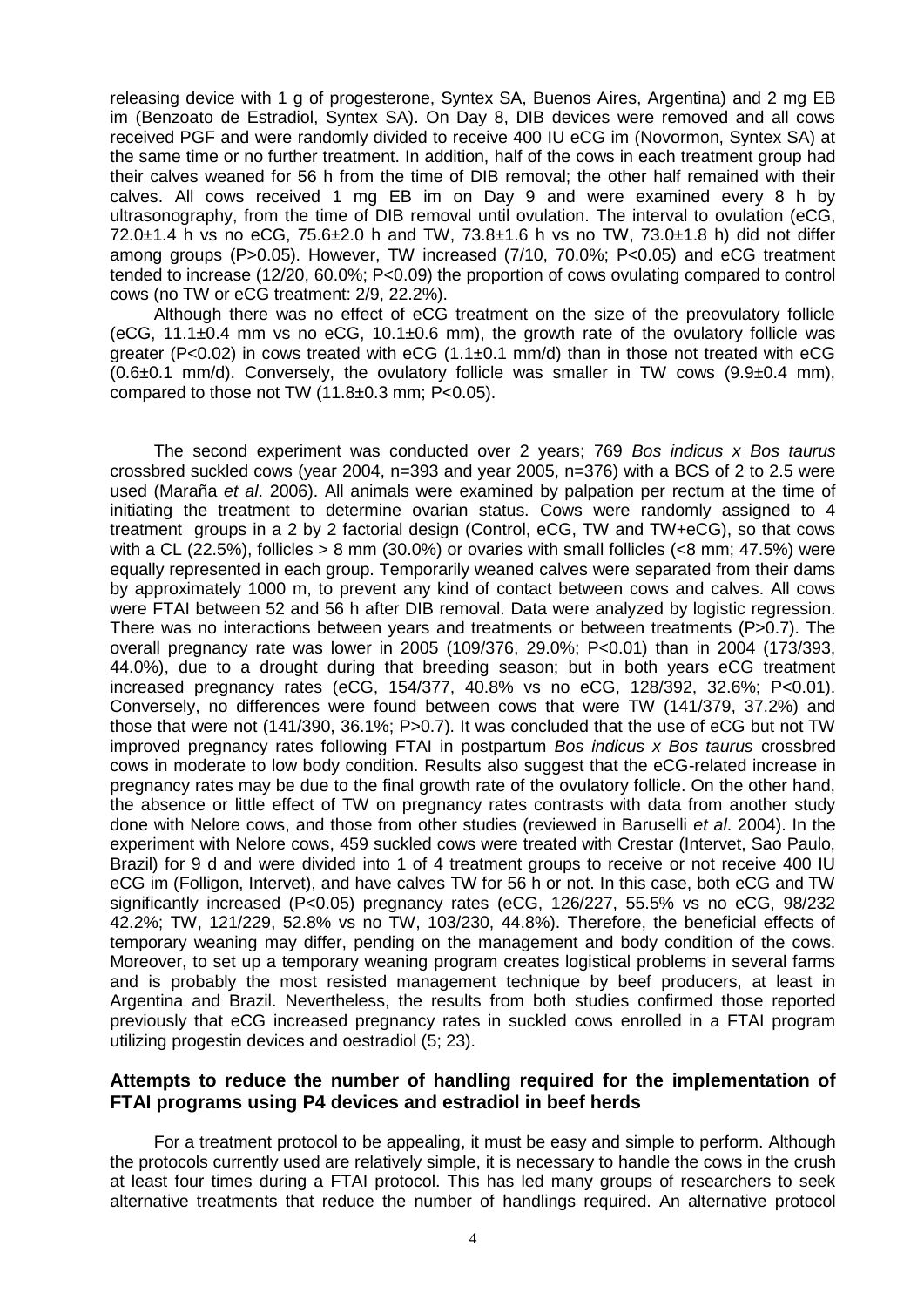evaluated a while ago is the use of gonadotropin releasing hormone (GnRH) at the time of the FTAI instead of the administration of EB 24 hours after the removal of the P4 device. This protocol resulted in equivalent pregnancy rates (16). The problem with this protocol is that the cost of GnRH is higher than that of the EB and for that reason it is not extensively used in South America.

Another alternative evaluated and that has led to discussion is the administration of EB at the moment of removal of the device. The results of these works are summarized in Table 1. In work done by our group using cyclic cows and DIB devices (Syntex, Argentina) we found a greater synchronization of ovulations when we administered the EB 24 hours after the removal of the DIB (29) and lower pregnancy rates (31) using 96 zebu cross heifers from 18 to 24 months of age and 221 cows with calves (Table 1). Similar data were obtained by Cavalieri in Australia in zebu heifers (21). However, works by Ross (55) and Cesaroni (22) have found similar pregnancy rates in cows in anestrus and heifers. Fernandez-Francia *et al*. (35) found equal pregnancy rates in milk heifers, but in this case the FTAI was advanced in the EB 0 group, which was performed 36 hours after the removal of the DIB device instead of the 48 hours as in the other experiments. However, when a similar protocol was repeated in beef cows, but with the FTAI performed at 32 hours after the removal in the EB0 Group, the pregnancy rate was lower in the group where EB was administered 24 hours after device removal (58).

Another alternative to reduce the number of times that animals are handled is to use estradiol cypionate (ECP) as an ovulation inducer. The results of these works are summarized in Table 1. The ECP is a salt of estradiol with a longer half-life than the EB and could potentially be adapted to an estradiol application scheme as an ovulation inducer at the moment of removing the device with P4. Colazo *et al*. conducted two experiments in Canada to evaluate the effect of ECP on follicular dynamics, ovulation and pregnancy rates (20, 21). They found that the ECP administered at the time of CIDR-B removal was effective in synchronizing ovulation and obtaining pregnancy rates comparable to the administration of EB or ECP at 24 hours after device removal (24). When other agents that induce a more variable wave onset, such as GnRH or 1 mg of ECP and 50 mg of P4 were used, the pregnancy rate was higher (P <0.01) in heifers that received ECP 24 hours after the removal of the CIDR (65%) than at the moment of removing the CIDR (52%) or GnRH at the time of the AI (51%; 25).

Taking these results into account, an experiment was conducted to evaluate the alternative of using ECP in a DIB and EB protocol (32). 389 Bonsmara cross heifers (1/2 Zebu x Bonsmara), from 18 to 24 months of age and with a BCS of 3 (scale 1-5) were included. On Day 0, all heifers received a DIB device along with 2 mg of EB (Syntex, Argentina). On Day 8, the DIB devices were removed and 0.15 mg of D (+) cloprostenol (Cyclase, Syntex) was administered. The heifers were randomly assigned to one of four treatment groups to receive 1 mg EB or 0.5 mg ECP at the time the DIB was removed (0h) or 24h later. In the heifers that received EB at 0h, FTAI was performed between 47 and 49 h after the DIB was withdrawn, while those treated with EB 24 h or with ECP (0 or 24h) were FTAI between 52 and 54 h after the DIB was withdrawn. As seen in Table 1, the type of estradiol used affected the results. A higher pregnancy rate in heifers treated with ECP at 24 h were achieved (P <0.05) compared to the other treatment groups. Recently Giacusa et al. conducted two other experiments using Zebu cows with calves. These cows were treated with DIB and EB on Day 0 and the DIBs were removed and a dose of 150 ug of cloprostenol was applied on Day 8. The cows in experiment 2 also received 400 IU of eCG on Day 8. At this time the animals were randomly divided to receive a dose of 0.5 mg ECP (ECP 0h Group) or 24 h later (ECP24h Group). FTAI was performed on all cows between 52 and 56 h after the DIB removal. As can be seen in Table 1, no differences (P > 0.1) were found between the pregnancy percentages obtained with the application of 0.5 mg of ECP at the time the DIB was withdrawn or 24 h later in any of the two experiments.

**Table 1**. **Effect of the application of EB or ECP at the moment of withdrawal of a device with P4 or 24 h later on the percentages of pregnancy in FTAI cows and heifers.**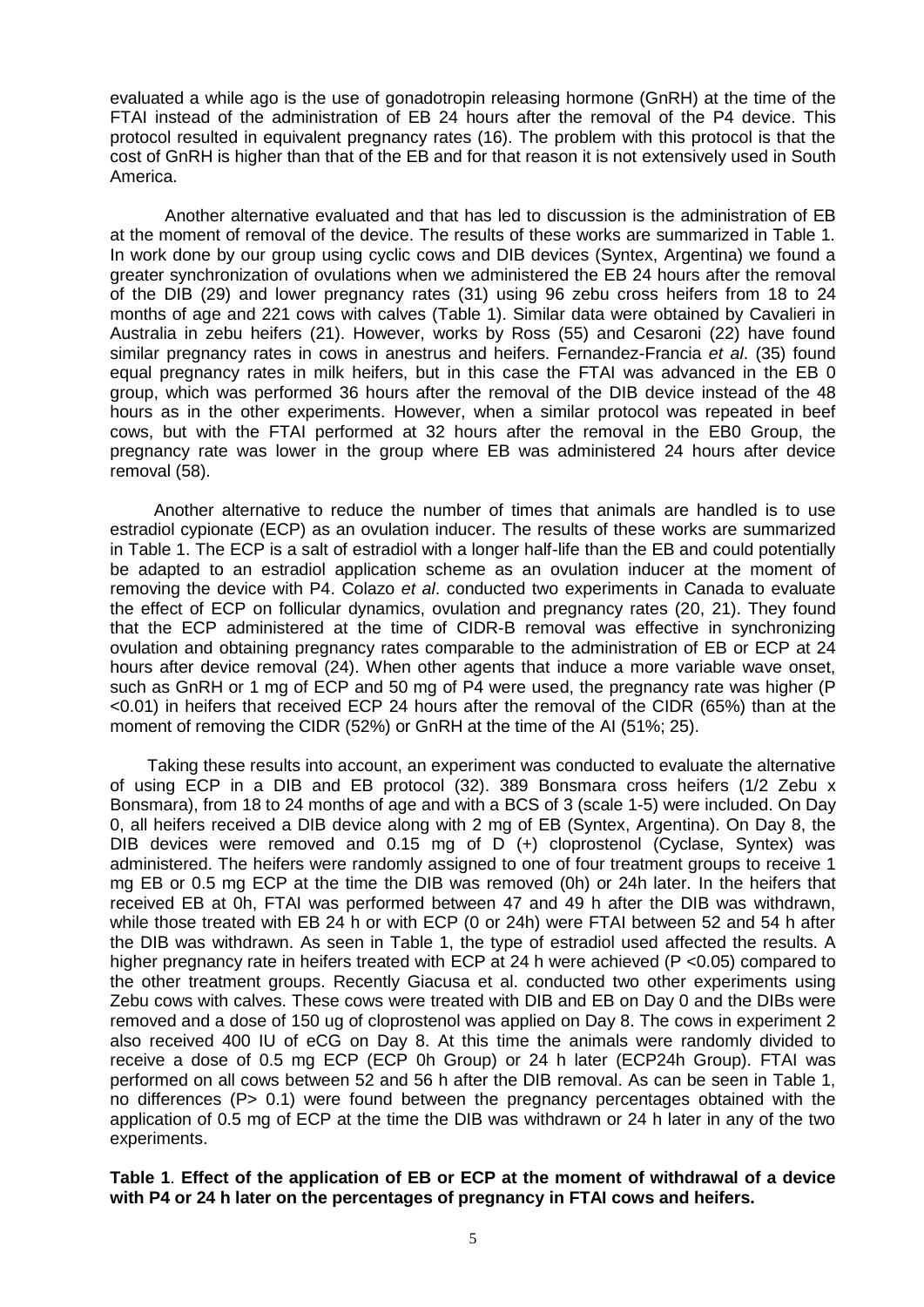| <b>Reference</b>      | <b>*Treatment &amp; Time</b>            | <b>EB</b>            | <b>EB</b>           | <b>ECP</b>           | <b>ECP</b>           | P      |
|-----------------------|-----------------------------------------|----------------------|---------------------|----------------------|----------------------|--------|
|                       | of FTAI                                 | 0 <sub>h</sub>       | 24 h                | 0 h                  | 24h                  | Value  |
| Cesaroni et al.,      | CIDR+EB y PGF                           | 35/65                | 32/65               |                      |                      | >0.1   |
| (heifers.<br>2000.    | Día 6                                   | $(53.9\%)$           | $(49.2\%)$          |                      |                      |        |
| bos taurus)           | FTAI 48h                                |                      |                     |                      |                      |        |
| Ross et al.           | MAP+MAP+EB                              | 45.0%                | 47.5%               |                      |                      | >0.1   |
|                       | FTAI 48h                                |                      |                     |                      |                      |        |
| Cavalieri et al.,     | $CIDR + EB$                             | 53/159 <sup>a</sup>  | 70/161 <sup>b</sup> |                      |                      | < 0.05 |
| 2002.<br>(heifers.    | FTAI 48h                                | (33.3%)              | (43.5%)             |                      |                      |        |
| cebú)                 |                                         |                      |                     |                      |                      |        |
| Cutaia<br>et<br>al.,  | DIB+EB                                  | 64/158 <sup>a</sup>  | 79/149 <sup>b</sup> |                      |                      | < 0.05 |
| 2005. (crossbreed     | FTAI EB0h: 48h y                        | (40.5%)              | $(53.0\%)$          |                      |                      |        |
| cows and heifers)     | EB24h: 54h                              |                      |                     |                      |                      |        |
| Fernandez             | DIB+EB                                  | 21/29                | 21/29               |                      |                      | >0.96  |
| al.,<br>Francia<br>et | FTAI EB0h:<br>36h                       | $(72.4\%)$           | $(72.4\%)$          |                      |                      |        |
| 2005.<br>(dairy       | EB24 h: 48h                             |                      |                     |                      |                      |        |
| heifers)              |                                         |                      |                     |                      |                      |        |
| Sorroarain et al.,    | Triu-B+EB                               | $20/47$ <sup>a</sup> | 36/47 <sup>b</sup>  |                      |                      | < 0.01 |
| 2005.<br>(sulked      | <b>FTAI</b><br>EB0h:<br>32 <sub>h</sub> | (42.5%)              | (76.6%)             |                      |                      |        |
| Taurus cows)          | EB24 h: 48h                             |                      |                     |                      |                      |        |
| Colazo<br>et<br>al.,  | $CIDR+E-17\beta+P4$                     |                      | 65/103              | 62/98                | 64/99                | >0.7   |
| 2002. (heifers bos    | FTAI 54h                                |                      | $(63.1\%)$          | (63.3%)              | (64.6%)              |        |
| taurus)               |                                         |                      |                     |                      |                      |        |
| Colazo<br>et<br>al.,  | CIDR+ECP o                              |                      |                     | 168/320 <sup>a</sup> | 216/331 <sup>b</sup> | < 0.01 |
| 2003. (heifers bos    | CIDR+GnRH                               |                      |                     | (52.5%)              | (65.3%)              |        |
| taurus)               | FTAI 54h                                |                      |                     |                      |                      |        |
| Cutaia<br>et<br>al.,  | DIB+EB                                  | 42/98 <sup>a</sup>   | 45/98 <sup>a</sup>  | $46/95$ <sup>a</sup> | 62/98 <sup>b</sup>   | < 0.05 |
| 2005. (crossbreed     | FTAI EB0h:<br>48h                       | $(42.8\%)$           | $(45.9\%)$          | $(48.2\%)$           | (63.2%)              |        |
| heifers)              | EB24 h y ECP: 54h                       |                      |                     |                      |                      |        |
| Giacusa<br>al.,<br>et | $DIB + EB$                              |                      |                     | 26/51                | 25/52                | >0.1   |
| 2005. (cows)          | IATF 54h                                |                      |                     | (50.9%               | $(49.1\%)$           |        |
| Giacusa<br>al.,<br>et | DIB+EB+eCG                              |                      |                     | 27/54                | 27/50                | >0.1   |
| 2005.<br>(sulked      | IATF <sub>54h</sub>                     |                      |                     | $(50.0\%)$           | $(54.0\%)$           |        |
| cows)                 |                                         |                      |                     |                      |                      |        |

In three out of five experiments conducted the pregnancy rate, when ECP were administered on the day of DIB removal (ECP 0h), is similar to that obtained with ECP injected 24 h later. It can be concluded that the use of ECP in a synchronization program is an alternative to reduce the number of handlings. However, it is important that with this type of synchronization program, estrogen with a short half-life (E-17β or EB), in association with P4, be used to ensure a synchronized emergence of a new follicular wave. Currently 90% of the treatments used in South America are using ECP as an inducer of ovulation.

#### **Duration of treatment with intravaginal devices with P4 and pregnancy rates**

For management reasons, there is often a need to include very large herds of animals in FTAI programs. Assuming that the optimal time period for the FTAI is between 52 to 56 h after device removal (28) using EB or 48 to 52h using ECP, no more than 200 animals per day should be scheduled. To be able to inseminate larger numbers of animals, treatments can be staggered starting one or two days apart. Treatments can be scheduled to inseminate half of the animals in the morning and the other half in the afternoon. Alternatively the program can be started on the same day and the FTAI can be staggered by removing the device on different days. If the number of animals varies between 300 to 500, 7 and 8 day treatments can simply be performed (18, 33, 26). In three out of four studies, these protocols resulted in similar pregnancy rates and are presented in Table 2.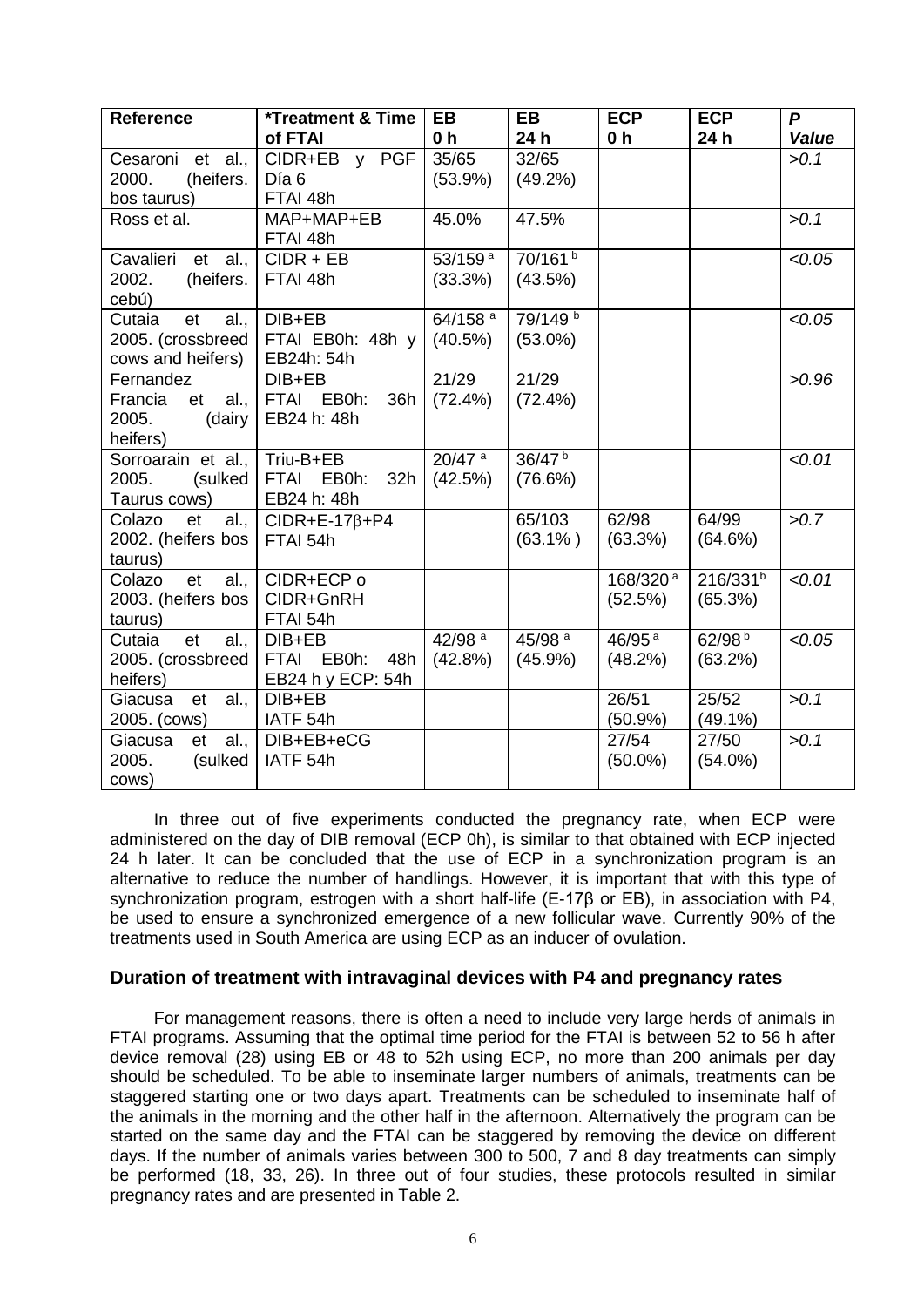|                        | 7 days                     | 8 days             | <b>P</b> Value |
|------------------------|----------------------------|--------------------|----------------|
| Colazo et al., 1999    | 40/58 (68.9%)              | 39/62 (62.9)       | >0.1           |
| (Heifers Bos taurus)   |                            |                    |                |
| Colazo et al., 1999    | 28/71 (39.4%) <sup>a</sup> | 40/74 $(54.1\%)^b$ | < 0.08         |
| (Heiferrs Bos indicus) |                            |                    |                |
| Mujica y Ben, 1999     | 68/115 (59.1 %)            | 59/115 (51.3 %)    | >0.1           |
| (Heifers Bos taurus)   |                            |                    |                |
| Chesta et al., 2003    | 71/146 (46.6%)             | 77/146 (52.7%)     | > 0.1          |
| Heifers Bos indicus)   |                            |                    |                |

## **Table 2. Pregnancy rates after FTAI in heifers treated with P4 devices for 7 or 8 days.**

### **Time of ovulation in suckled crossbreed cows treated with devices with different concentration of P4 and combined with ECP**

The objective of the study was to evaluate the timing of ovulation in estrus synchronization treatments for FTAI, using intravaginal devices with different concentrations of P4 in Bos Indicus suckled cows. The trial was carried out in Rancatama cattle ranch, located in Apostles Misiones NE of Argentina). Eighteen crossbreed cows with calf, more than 90 days post calving and with a body condition between 2.5 and 3 (scale from 1 to 5) were included in the study. The cows were divided into 2 random groups to receive a DIB 0.5 (0.5g of P4, Syntex, GROUP DIB 0.5) or a DIB (1g of P4, Syntex, GROUP DIB). Both treatment groups received 2 mg of estradiol benzoate IM (EB, Syntex) on Day 0 along with the P4 devices. On Day 8 the devices were removed and all cows received 500 μg of Cloprostenol Sodium IM (Cyclase DL, Syntex Argentina) together with 1 mg of Estradiol Cypionate IM (Cipiosyn, Syntex Argentina) and 400 IU of eCG IM (Novormon, Syntex Argentina). Transrectal ultrasonography (Mindray DP 2200, 5Mhz) was performed on Days 0, 8 and 10 of the treatment. From that moment, the observations were repeated every 8 hours until the time of ovulation. The means were compared by ANOVA test. No significant differences were observed with the time of ovulation between the treatments evaluated (P> 0.05). However, the results of this work should be confirmed on a greater number of animals.

| Table 3. Time and size of ovulation of the pre-ovulatory follicles (FPO) of suckled cows |  |
|------------------------------------------------------------------------------------------|--|
| treated with devices with different concentrations of P4, used in estrus synchronization |  |
| protocols.                                                                               |  |

| Group          | n | <b>Ovulation Time</b> | <b>POF Size</b> |
|----------------|---|-----------------------|-----------------|
|                |   | (h after DIB removal) | (mm)            |
| <b>DIB 0.5</b> | 9 | $62.7 \pm 1.8$        | $11.2 \pm 0.3$  |
| <b>DIB</b>     | 9 | $68.4 \pm 2.9$        | $11.8 \pm 0.3$  |
| P > 0.1        |   |                       |                 |

## **Productive impact of the FTAI in different production systems**

Undoubtedly, one of the main advantages of the implementation of FTAI program in a breeding herd lies in the fact that this technique is used to obtain heavier calves, as was previously presented (28). This is mainly due to the fact that on the first day of the breeding season we started with around 50% of pregnant animals. This, without doubt, significantly increases the calving rate the following year. In addition, the weight of the calves increases due to the genetic progress achieved by the use of genetically superior bulls (28). The impact of FTAI has proven to be equally efficient in different breeding plans in different areas of Argentina and Brazil (13).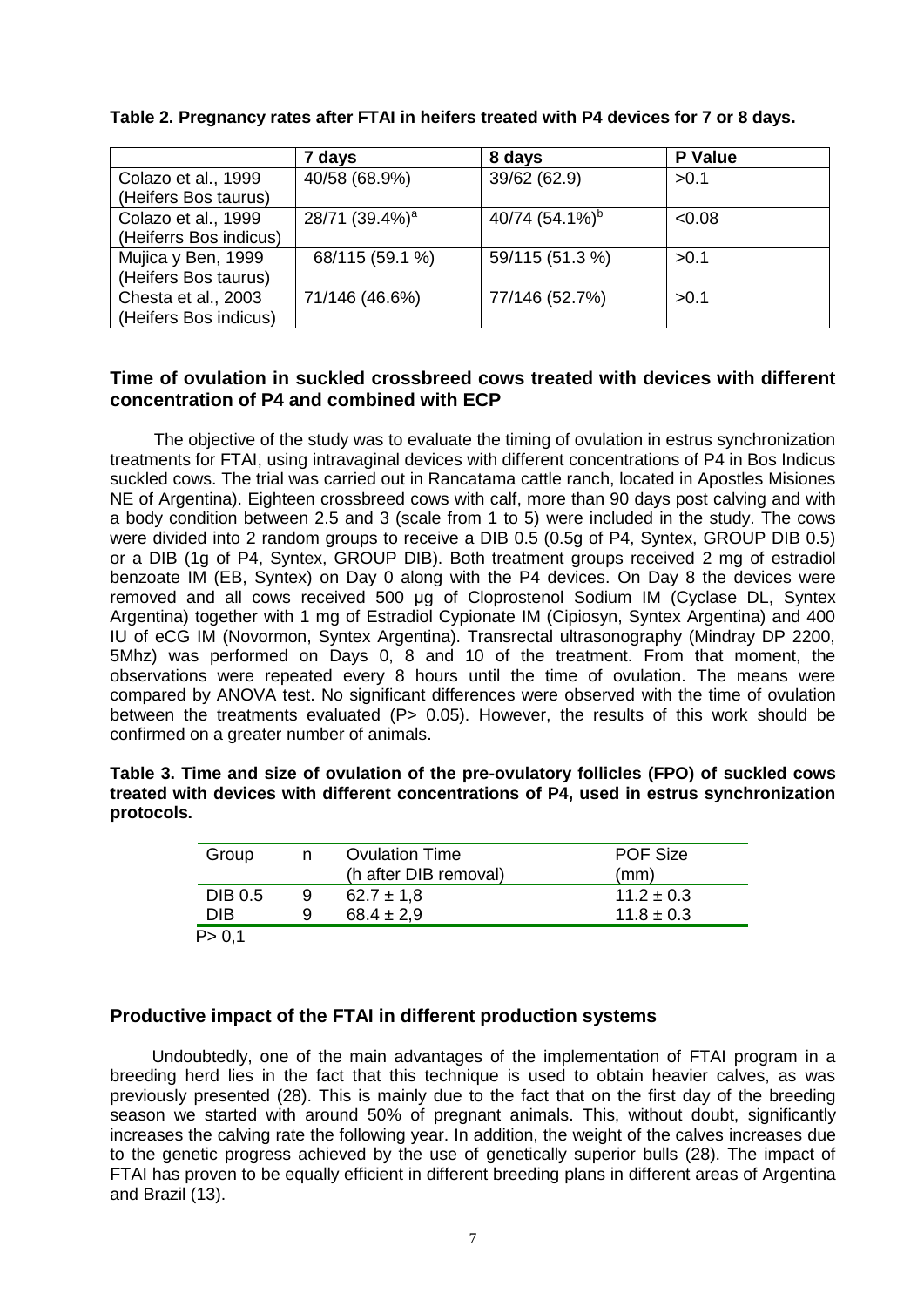In 2002, the implementation of FTAI programs began at "El Mangrullo" farm (Lavalle, Santiago del Estero, Argentina). This establishment is located in the semi-arid zone of Argentina, with a highly seasonal average annual rainfall of 600 mm, occurring from November-December to May-June. The animals were all Zebu crosses and a crossbreeding program with the Bonsmara breed has been carried out through the use of semen and embryos. Table 8 shows the evolution of the number of animals included in the FTAI programs and the results obtained in each category (13).

| Category            | Year<br>2002/03 | Year<br>2003/04 | Year<br>2004/05 | Total     |
|---------------------|-----------------|-----------------|-----------------|-----------|
| <b>Heifers</b>      | 148/292         | 341/619         | 564/1233        | 1053/2144 |
|                     | (50.7%)         | $(55.1\%)$      | (45.7%)         | (49.1%)   |
| <b>Dry Cows</b>     |                 | 189/394         |                 | 189/394   |
|                     |                 | $(47.9\%)$      |                 | (47.9%)   |
| <b>Suckled Cows</b> | 156/289         | 345/790         | 450/1199        | 951/2278  |
|                     | $(54.0\%)$      | (43.7%)         | (37.5%)         | (41.7%)   |
| Total               | 304/581         | 875/1803        | 1014/2432       | 2193/4816 |
|                     | (52.3%)         | (48.5%)         | (41.7%)         | (45.5%)   |

**Table 4. Use of the FTAI in the El Mangrullo farm located in Lavalle, Northwest of the Province of Santiago del Estero.**

As can be seen in Table 4, a progressive FTAI program was carried out on heifers, suckled cows and dry cows with pregnancy rates ranging from 40 to 50%. It is worth mentioning that the summer of 2005 has been particularly dry, without rain from December to March and this undoubtedly affected the general pregnancy rates. However, it can be observed that with an aggressive FTAI program in a field in less favorable climatic conditions than the Humid Pampa, pregnancy rates to FTAI can be acceptably maintained. Perhaps the most important aspect of the application of this system has been the effect it had on calving distribution, as can be seen in Figure 3. It began with a distribution of the calving over 6 months in the 2002/03 season (not FTAI) with a high number of cows calving between December and March (calving tail). In the 2004/05 season calving took place over 5 months, but with an advancement in the calving distribution, with a greater number of animals calving in the months of September to December and few animals calving in January.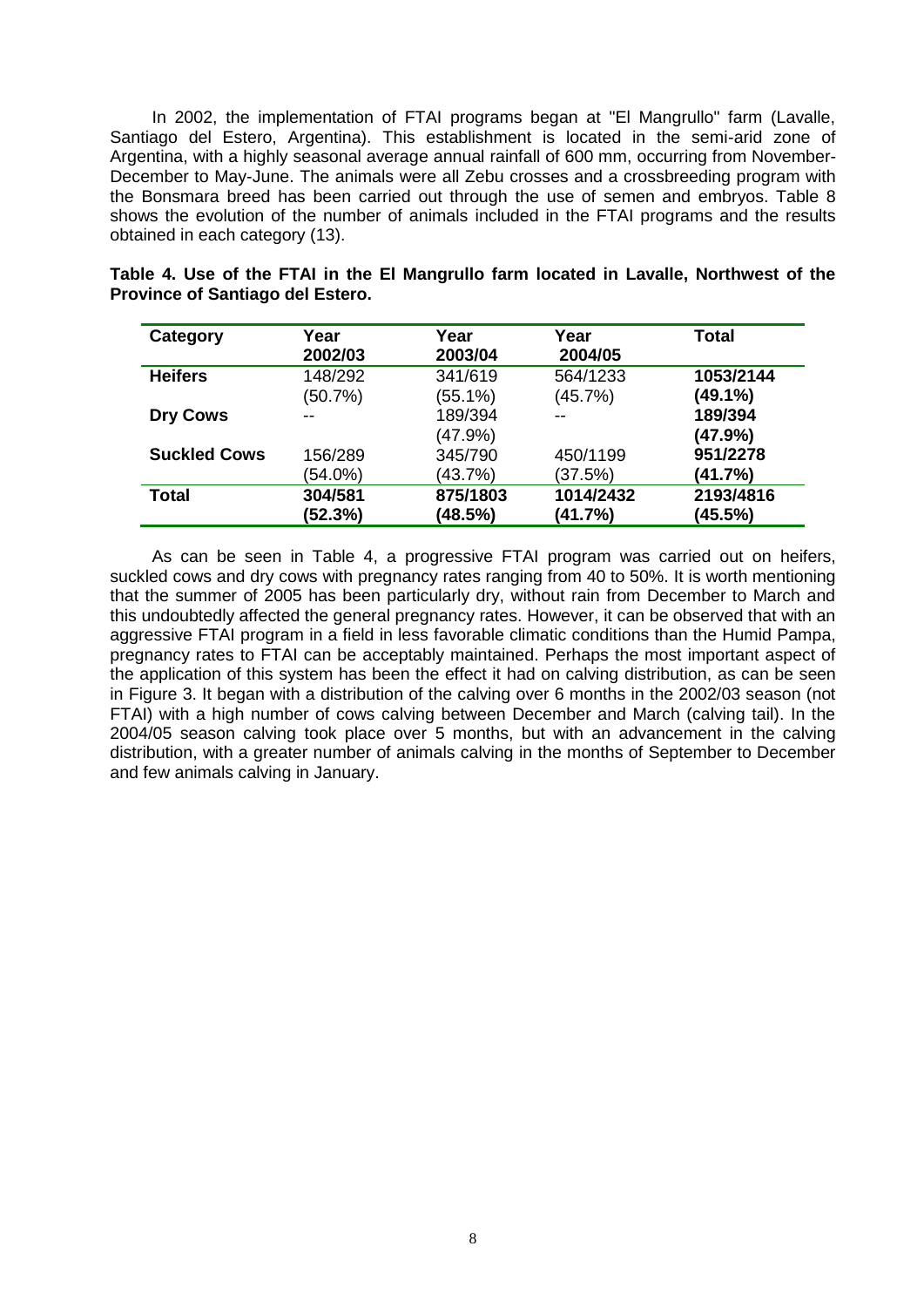

**Figure 3. Distribution of the births in the "El Mangrullo" farm in Santiago del Estero, Argentina.**

In conjunction with this trial, in 2004, the impact of the application of the FTAI on the weaning weight of calves originating from natural mating compared with that of calves originating from FTAI was evaluated, similar to the comparison made in a previous publication using Angus cows (28). For this, only a subgroup of cows was used, from which all the birth data could be recovered. The cows of the Natural Service Group were served with 3% of Bonsmara bulls during a period of 90 days. The cows in the FTAI Group were treated with a standard protocol that included DIB devices for 8 days at the start of the mating season and then followed up with bulls after FTAI. During the calving season all cows were monitored and calves born were identified with a tagging system. Table 5 shows the weaning weights of the calves produced by FTAI or by natural mating. The weight of the calves were adjusted to 180 days to determine which proportion of the difference in weight between the groups can be attributed to the time of birth and which proportion can be attributed to genetic improvement by the bulls used in the FTAI.

| Table 5. Weight difference at weaning of calves crosses zebu x Bonsmara born by FTAI |  |  |  |  |
|--------------------------------------------------------------------------------------|--|--|--|--|
| or natural mate. "El Mangrullo" farm, 2004.                                          |  |  |  |  |

|                     | n   |                         | Weight at weaning Adjusted Weight-180 days |
|---------------------|-----|-------------------------|--------------------------------------------|
|                     |     | (kg)                    | (kg)                                       |
|                     |     | (Media $\pm$ EE)        | $(Media \pm EE)$                           |
| <b>FTAI</b>         | 138 | $178.1 \pm 1.9^a$       | $184.2 \pm 1.6^a$                          |
| <b>Natural Mate</b> | 181 | $149.4 \pm 1.5^{\circ}$ | $173.8 \pm 1.4^b$                          |
| <b>Difference</b>   |     | 28.7                    | 10.4                                       |
| $^{ab}$ (P=0,00001) |     |                         |                                            |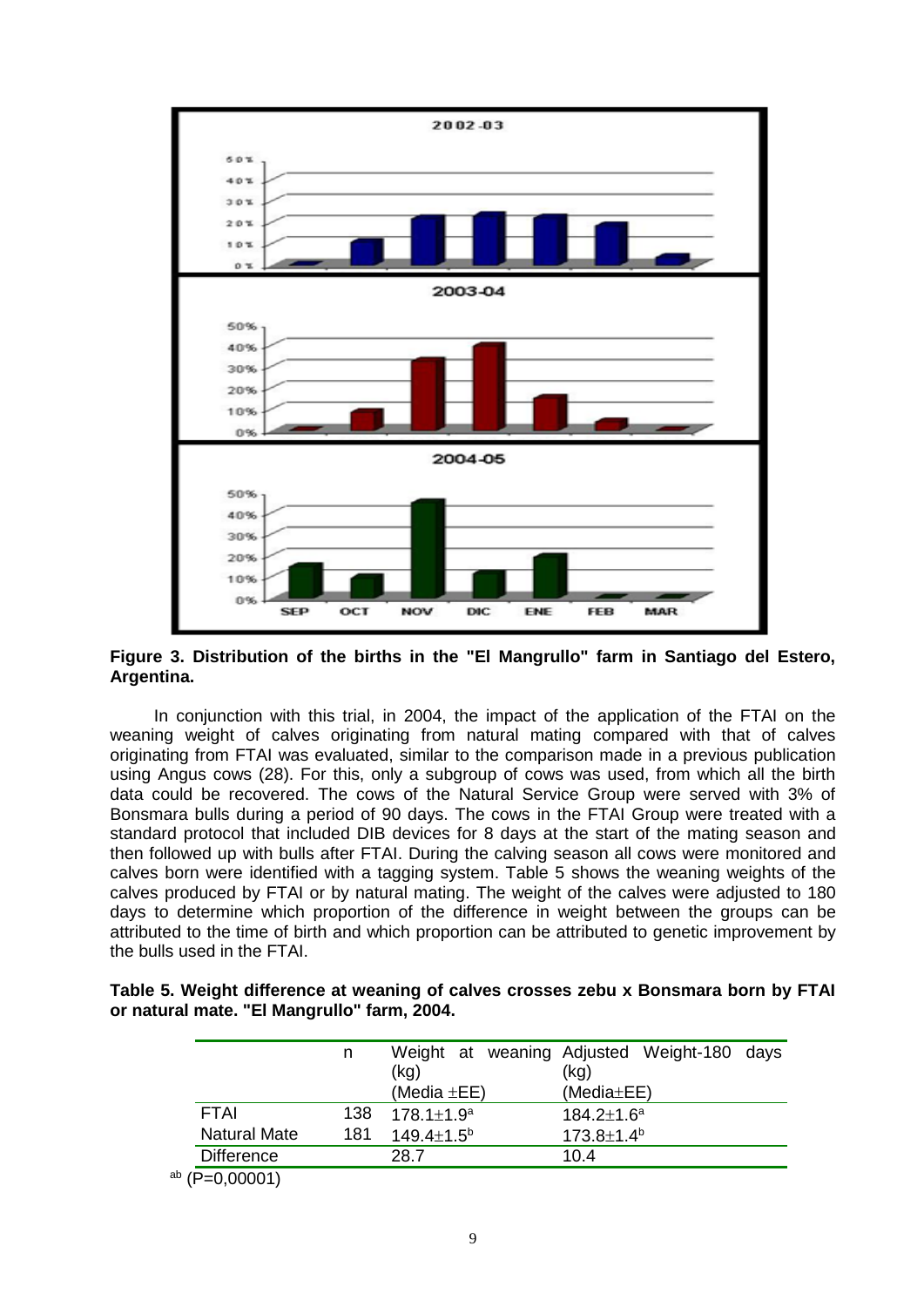As can be seen from Table 5, the calves of the FTAI Group were heavier at weaning than the calves of the Natural Mating Group. Part of this difference (18.3 Kg) was attributed to the fact that the calves of the FTAI Group were born earlier than the calves of the Natural Mating Group. On the other hand the difference of 10.4 kg, in the weight of the calves from the FTAI Group, can be attributed to genetic improvement through the use of semen from genetically superior bulls which resulted in genetic advancement of the calves produced.

Another case is the "Santa Dominga" farm of Los Lazos S.A., located in the town of Olavarría in the Province of Buenos Aires, Argentina. At this establishment the herd consist of pure Angus cattle and the establishment is located in the Pampa Humid with an annual rainfall of 1200 to 1500 mm distributed throughout the year. Cows are always inseminated when in a BCS > 2.5. Cows and heifers are treated with a protocol with CIDR-B for 8 days, along with the application of 2 mg of EB on Day 0, PGF on Day 8 (when the CIDR-B is removed), 1 mg of EB on Day 9 and are FTAI between 52 and 56 h after the CIDR-B was withdrawn. Approximately 15 days after the FTAI, bulls are introduced for 90 days. Ultrasound was performed 30 days after the FTAI to determine the percentage of pregnancy at the FTAI and then the rectal examination at 60 days after the bulls were removed to determine the percentage of pregnancy per bull. At this establishment, in the year 2002, it was demonstrated that the calves originating from FTAI were 34.6 Kg heavier than those produced by natural service and due to this the use of the FTAI was intensified. The results of the FTAI in the following years are shown in Table 6.

| Year  | N    | Pregnant | %     |
|-------|------|----------|-------|
| 2000  | 528  | 259      | 49.05 |
| 2001  | 1169 | 697      | 59.62 |
| 2002  | 1905 | 1102     | 57.85 |
| 2003  | 1928 | 1179     | 61.15 |
| 2004  | 2021 | 1168     | 57.70 |
| Total | 7551 | 4405     | 58.30 |

**Table 6. Pregnancy rates in cows and heifers FTAI in "Santa Dominga" farm, located in Olavaría, Province of Buenos Aires.**

Similarly, the pregnancy rates obtained from FTAI in 2002 and 2003, in the different categories of animals, were evaluated (Tables 7 and 8). The consistency in the pregnancy data obtained in the different categories can also be appreciated.

**Table 7. Pregnancy rates in cows and heifers after FTAI in "Santa Dominga" farm, located in Olavarría, Province of Buenos Aires. Year 2003.**

| <b>Herd</b>  | Category       | n    | Pregnant | $\frac{0}{0}$ |
|--------------|----------------|------|----------|---------------|
|              |                |      |          |               |
|              | <b>Heifers</b> | 200  | 119      | 59.50         |
| 2            | <b>Heifers</b> | 179  | 112      | 62.50         |
| 3            | <b>Heifers</b> | 165  | 85       | 51.50         |
| 4            | <b>Heifers</b> | 171  | 95       | 55.50         |
| 5            | Cows           | 196  | 134      | 68.37         |
| 6            | Cows           | 175  | 98       | 56.00         |
|              | Cows           | 201  | 133      | 66.16         |
| 8            | Cows           | 168  | 113      | 67.20         |
| 9            | Cows           | 226  | 136      | 60.17         |
| <b>Total</b> |                | 1681 | 1025     | 60.97         |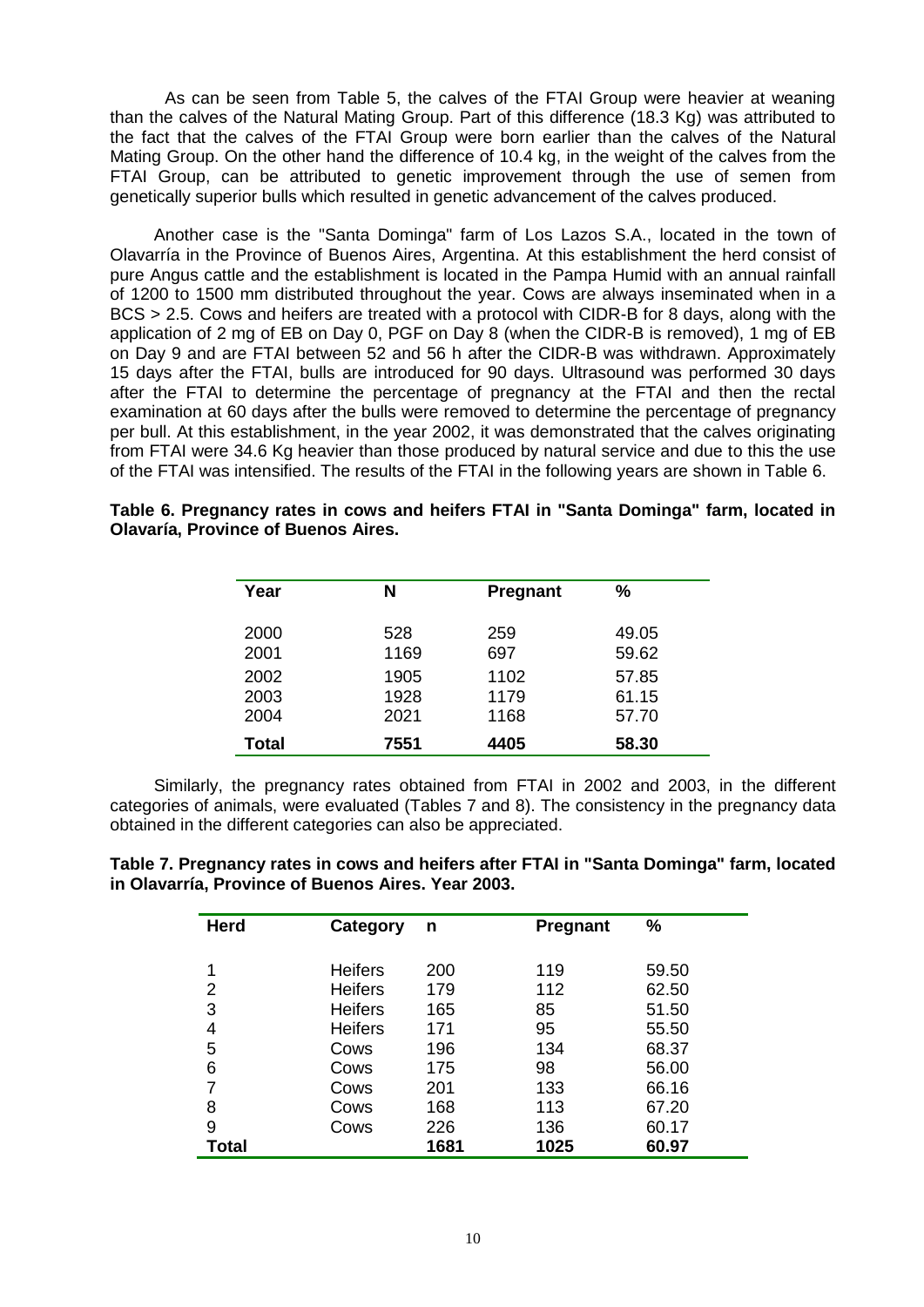**Table 8. Pregnancy rates in cows and heifers after FTAI in "Santa Dominga" farm, located in Olavarría, Province of Buenos Aires. Year 2004.**

| <b>Herd</b>    | <b>Category</b> | N    | <b>Pregnant</b> | %    |
|----------------|-----------------|------|-----------------|------|
| 1              | <b>Heifers</b>  | 91   | 56              | 61.5 |
| $\overline{2}$ | <b>Heifers</b>  | 200  | 109             | 54.5 |
| 3              | <b>Heifers</b>  | 199  | 99              | 49.7 |
| 4              | <b>Heifers</b>  | 206  | 125             | 60.7 |
| 5              | Cows            | 203  | 124             | 61.1 |
| 6              | Cows            | 197  | 131             | 66.5 |
| 7              | Cows            | 198  | 146             | 73.3 |
| 8              | Cows            | 204  | 106             | 52.0 |
| 9              | Cows            | 285  | 152             | 53.7 |
| 10             | Cows            | 149  | 67              | 45.0 |
| 11             | Cows            | 89   | 53              | 59.6 |
| <b>Total</b>   |                 | 2021 | 1168            | 57.7 |

Finally, a thesis (Burtre et al., 2017) was conducted to compare the impact of FTAI with synchronization (FTAI), synchronization followed by natural mating using bulls (SINCRO) and natural mating without synchronization (Bull) on reproductive and productive efficiency in breeding cows. The work was carried out in three establishments in North Patagonia (Department of Pichi Mahuida, Río Negro). 353 Cows were used that were randomly assigned to the following groups: 1) Bull: On day 0, about 5% of bulls were introduced to cows for a period of 90 days; 2) SINCRO: On day 0 the cows were synchronized by receiving an intravaginal device (IVD) containing 0.5 g progesterone (DIB® 0.5 g of P4, Syntex, Argentina) and 2 mg of estradiol benzoate (Gonadiol®, Syntex, Argentina) IM. On day 8 the IVD were removed, 500 μg of cloprostenol sodium (Ciclase® DL, Syntex, Argentina), 400 IU of eCG (Novormon®, Syntex, Argentina) and 0.5 mg of estradiol cypionate (Cipiosyn®, Syntex, Argentina) were administered IM to each cow after which the bulls were introduced at rate of 5% to the cows; 3) FTAI: Received the same hormonal protocol as the SINCRO group, but FTAI were performed on the cows, 52 to 56 hours after the IVD were removed (day 10), using frozenthawed semen. On day 13 these cows were included in the same herd as the animals from the other groups with a total of 5% bulls. The bulls used were clinically evaluated and certified to be fit for service. Pregnancy was diagnosed by ultrasound on days 55 and 150. At one establishment the calves ( $n = 48$ ) were identified and weighed. The statistical analysis was performed with logistic and linear distribution. The response variables were percentage of pregnancy during the first 25 days of breeding (PP25D), percentage of general pregnancy (PPG), average weight of weaning calves (Weight). The results are shown in Table 9.

**Table 9. Pregnancy rate, first 25 days of breeding, percentage of general pregnancy, and average weight of the calves.**

|               | Preg 25 days<br>(PP25D)    |                      | <b>General Preg.</b><br>(PPG) |                    | Weight<br>$(kg \pm SD)^*$   |
|---------------|----------------------------|----------------------|-------------------------------|--------------------|-----------------------------|
|               | % (n/n)                    | <b>RP (IC 95%)</b>   | % (n/n)                       | <b>RP (IC 95%)</b> | $Kg(\pm DS)$                |
| <b>BULL</b>   | 25.5 $(35/137)^a$          | $-1.28 (\pm 1.28)$   | 83.9 $(15/137)^a$             | $-24.1(\pm 24.1)$  | $191 \pm 18.2^a$            |
| <b>SINCRO</b> | 54.1 (60/111) <sup>b</sup> | $-0.35 \ (\pm 0.35)$ | 94.6 (105/111) <sup>b</sup>   | $-23.3(\pm 23.3)$  | $204 \pm 28.8$ <sup>b</sup> |
| <b>FTAI</b>   | $(61/105)^{b}$<br>58.1     | Reference            | 96.2 (101/105) <sup>b</sup>   | Reference          | $216 \pm 19.8$ °            |
| (P<0.05)      |                            |                      |                               |                    |                             |

**Final considerations**

.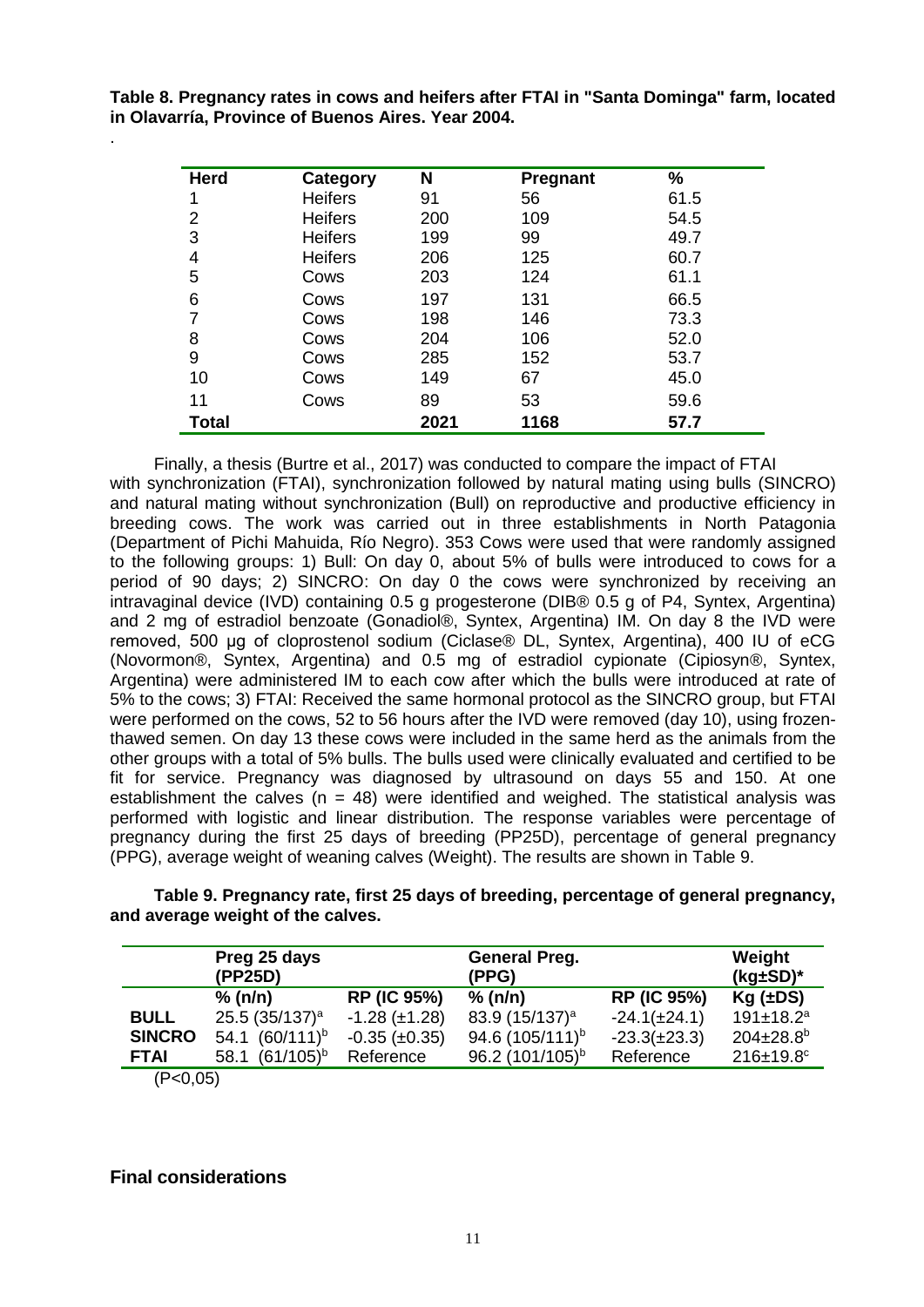The trials presented in this summary indicate that it is possible to achieve good results with the use of FTAI in beef herds. The inconvenience of heat detection can also be eliminated with the use of FTAI. Whilst the successful application of AI not only has to overcome the problem of heat detection, it also has to deal with the problem of anestrus and nutritional stress. The results presented also suggest that treatments with P4 releasing devices can improve the reproductive performance of cows, due to their beneficial effect on the pulse frequency of LH, follicular growth and ovulation. Furthermore treatments with progestin-releasing devices, estradiol and eCG have provided possibilities for the application of FTAI in suckled cows and to induce cyclicity in cows that are in anestrus.

The beneficial effect of the implementation of a system of this type depends to a large extent on optimal nutritional- and herd health management. BCS is perhaps one of the most determining factors of the pregnancy rate by FTAI and should be adequate ( $> 2.5$  on the scale from 1 to 5) at the start of a heat synchronization treatment program in order to obtain acceptable results.

The use of FTAI programs in a beef herd can increase the weaning weight of the calves, due to the anticipation of births. It also allows for genetic improvement of a herd through the use of bulls with proven superior genetic characteristics. Finally, the selection of the most appropriate program for a particular breeding establishment will also depend on other factors such as the availability of skilled labor and available facilities, but fundamentally it will depend on the objectives of the establishment.

## **References**

- 1- Alberio, R.H., Butler, H.M., Palma, G., Mihura, H., Torquati, O. 1984. Efecto de un destete temporario sobre la reactivación sexual posparto de vacas de cría multíparas. Rev. Arg. Prod. Anim. 4:307-318.
- 2- Alberio, R.H., Butler, H.M., Palma, G., Schiersmann, G.C.S., Algorta, D., Ortiz, A. 1984. Actividad reproductiva y fertilidad luego de un destete temporario en vacas de cría multíparas con diferentes estados corporales. Rev. Arg. Prod. Anim. 4:555-566.
- 3- Alberio, R.H., Butler, H.M., Palma, G., Schiersmann, G.C.S., Mihura, H. 1984. Efecto de un destete temporario sobre la reactivación sexual posparto de vacas de cría primíparas. Rev. Arg. Prod. Anim. 4:933-940.
- 4- Arteche, A.C., Rocha, D.C., Moreira, R., Cardozo, L.D., Borges J.B.S., Mattos R.C., Gregory, R.M. 2003. Inseminación artificial a tiempo fijo de vacas tratadas con CIDR, benzoato de estradiol, asociado a eCG o destete temporal. V Simposio Internacional de Reproducción Animal, Huerta Grande, Córdoba; 378 abstr.
- 5- Baruselli PS, Reis EL, Marques MO, Nasser LF & Bó GA. 2004 The use of treatments to improve reproductive performance of anestrus beef cattle in tropical climates. Animal Reproduction Science 82-83 479-486..
- 6- Balla E., Maraña-Peña, D., Peres, L.C., Pincinato, D., Borges, L.F.K., Bó, G.A. 2005. Efecto del tratamiento con dispositivos intravaginales Triu-B por 8, 9 y 10 días en programas de IATF en vaquillonas cebú. VI Simposio Internacional de Reproducción Animal, Córdoba, Argentina, abstr.
- 7- Barreiros, T.R.R., Seneda, M.M., Reis, E.L., Baruselli, P.S., Barros, C.M. 2003. Efeito do desmame temporário na sincronização da ovulação para inseminação artificial em tempo fixo. Acta Scientiae Veterinariae 31, 238-239 abstr.
- 8- Bo G.A, Caccia M., Martinez M., Mapletoft R.J. 1996 Follicular wave emergence after treatment with estradiol benzoate and CIDR-B vaginal devices in beef cattle.  $13<sup>th</sup>$  Int Congr Anim Reprod, Sydney, Australia; 7:22 abstr.
- 9- Bó, G.A. y Baruselli, P.S. 2002. Programas de Inseminación Artificial a Tiempo Fijo en el Ganado Bovino en Regiones Subtropicales y Tropicales. Capítulo XXXI. En: Avances en la Gandería doble propósito, C. Gonzalez-Stagnaro, Eleazar Soto Belloso y Lílido Ramírez Iglesia (Editores); Fundación Girarz, Maracaibo, Venezuela; 499-514.
- 10- Bó, G.A., Baruselli, P.S., Moreno, D., Cutaia, L., Caccia, M., Tríbulo, R., Tríbulo, H., Mapletoft, R.J. 2002. The control of follicular wave development for self-appointed embryo transfer programs in cattle. Theriogenology; 57:53-72.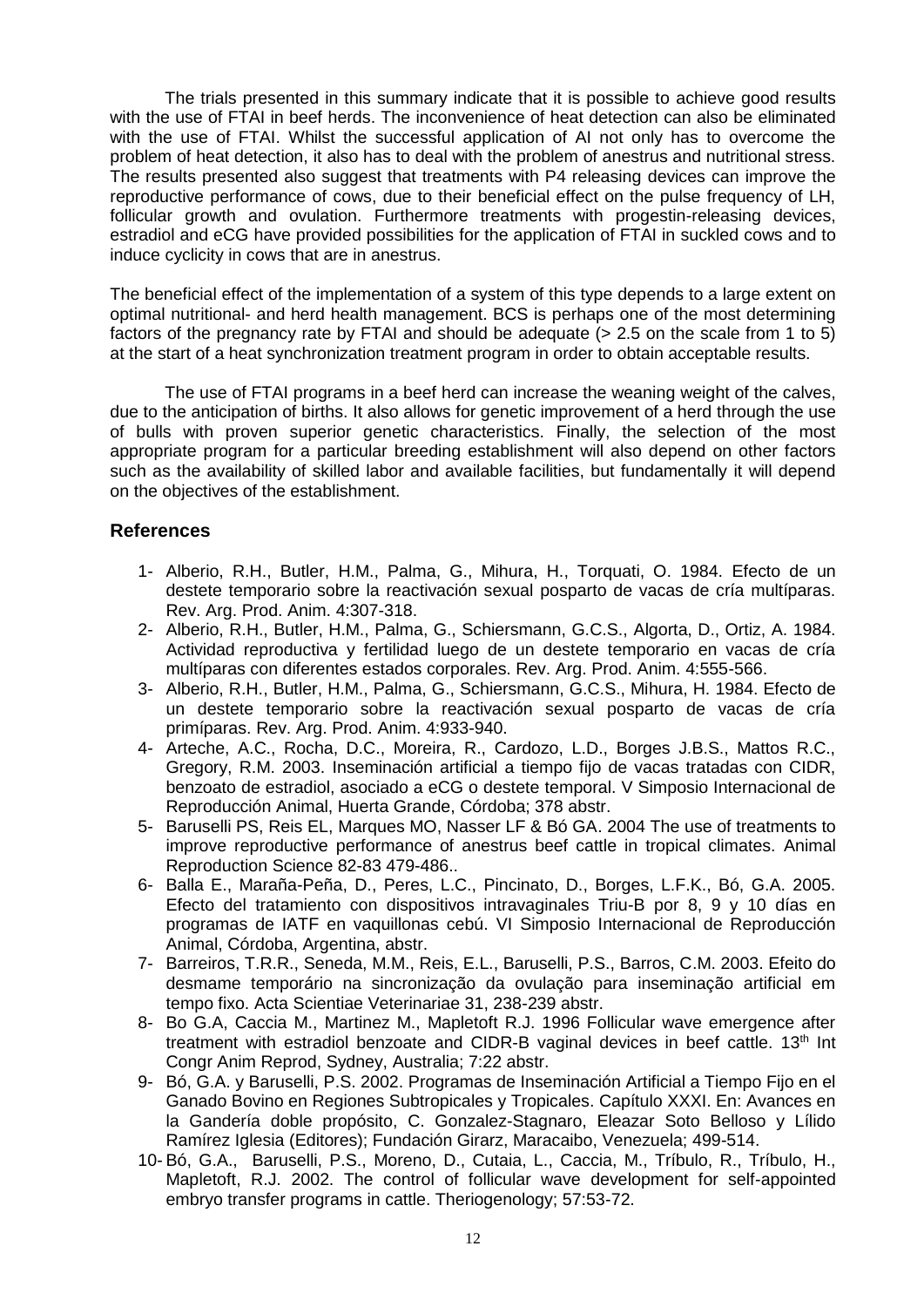- 11- Bó GA, Cutaia L, Chesta P, Balla E, Pincinato D, Peres L, Maraña D, Avilés M, Menchaca A, Veneranda G & Baruselli PS 2005 Implementacion de programas de inseminación artificial en rodeos de cría de Argentina. Proc VI Simposio Internacional de Reproducción Animal, June 24-26 2005, Córdoba, Argentina, pp 97-128.Bó,
- 12- G.A., Cutaia, L., Brogliatti, G.M., Medina, M., Tríbulo, R., Tríbulo, H. 2001. Programas de inseminacion artificial a tiempo fijo en ganado bovino utilizando progestágenos y estradiol. Resúmenes Cuarto Simposio Internacional de Reproducción Animal, Huerta Grande, Córdoba; 117-136.
- 13- Bó, G.A., Cutaia, L., Tribulo, R. 2002. Tratamientos hormonales para inseminación artificial a tiempo fijo en bovinos para carne: algunas experiencias realizadas en Argentina. Primera Parte. Taurus; 14: 10-21.
- 14- Bó, G.A., Cutaia, L., Tribulo, R. 2002. Tratamientos hormonales para inseminación artificial a tiempo fijo en bovinos para carne: algunas experiencias realizadas en Argentina. Segunda Parte. Taurus; 15:17-32.
- 15- Bretón, G.A., Monje, A.R., Barbagelata, M. 1991. Efecto del destete precoz y del enlatado sobre el comportamiento de vacas y terneros "cola" de parición. Producción Animal, Información Técnica Nº 3. EEA Concepción del Uruguay, pp 232.
- 16- Burke, J.M., de la Sota, R.L., Risco, C., Staples, C.R., Thatcher, W.W. 1996. Evaluation of timed insemination using a gonadotropin-releasing hormone agonist in lactating dairy cows. J Dairy Sci; 79:1385.
- 17- Cavalieri J, Coleman C, Rodrigues H, Macmillan KL, Fitzpatrick LA. 2002. The effect of timing of administration of oestradiol benzoate on characteristics of oestrus, timing of ovulation and fertility in Bos indicus heifers synchronised with a progesterone releasing intravaginal insert. Aust. Vet. J. 80:217-223.
- 18- Cesaroni, G., Butler, H., Mc Dermott, E., Cano, A. 2000. Preñez de vaquillonas inseminadas a tiempo fijo después de un tratamiento con CIDR asociado con GnRH o con benzoato de estradiol aplicado 0 o 24 hs postratamiento. Taurus; 6:20-25.
- 19- Maraña D, Cutaia L, Peres L, Pincinato D, Borges LFK & Bó GA 2006 Ovulation and pregnancy rates in postpartum bos indicus cows treated with progesterone vaginal devices and estradiol benzoate, with or without eCG and temporary weaning. Reproduction Fertility and Development 18 116-117.
- 20- Colazo MG, Kastelic JP, Mapletoft RJ. Effects of estradiol cypionate (ECP) on ovarian follicular dynamics, synchrony of ovulation, and fertility in CIDR-based, fixed-time AI programs in beef heifers. Theriogenology 2003; 60:855-65.
- 21- Colazo MG, Kastelic JP, Martinez MF, Whittaker PR, Wilde R. Fertility follawing fixedtime AI in CIDR treated beef heifers given GnRH or estradiol Cypionate and fed diets supplemented with flax seed or sunflower seed. Theriogenology, 2004; 15; 61:1115-24.
- 22- Colazo, M.G., Bó, G.A., Illuminanti, H., Meglia, G., Schmidt, E.E., Bartolomé, J. 1999. Fixed-time artificial insemination in beef cattle using CIDR-B devices, progesterone and estradiol benzoate. Theriogenology; 51:404 abstr.
- 23- Cutaia, L., Tríbulo, R., Moreno, D., Bó, G.A. 2003. Pregnancy rates in lactating beef cows treated with progesterone releasing devices, estradiol benzoate and equine chorionic gonadotropin (eCG). Theriogenology 59, 216 abstr.
- 24- Cutaia, L, Veneranda, G, Tribulo, R, Baruselli, PS, Bó GA. 2003. Programas de Inseminación Artificial a Tiempo Fijo en Rodeos de Cría: Factores que lo Afectan y Resultados Productivos. V° Simposio Internacional de Reproducción Animal. Huerta Grande, Córdoba; 119-132.
- 25- Cutaia, L., Moreno, D., Villata, M.L., Bó, G.A. 2001. Synchrony of ovulation in beef cows treated with progesterone vaginal devices and estradiol benzoate administered at device removal or 24 hours later. Theriogenology; 55:408 abstr.
- 26- Chesta, P., Cutaia, L., Bó GA. 2003. Efecto del tratamiento con un DIB por 7 u 8 días sobre los porcentajes de preñez en vaquillonas cruza índicas inseminadas a tiempo fijo. V° Simposio Internacional de Reproducción Animal. Huerta Grande, Córdoba; 387 abstr.
- 27- Fernandez Francia, G., Lares S., Formía, N., Giovaninni R., Videla Dorna, I., de la Sota L. 2005. Eficacia de la utilización de benzoato de estradiol aplicado a las 0 o 24 horas del retiro de un dispositivo intravaginal con progesterona sobre la tasa de preñez en